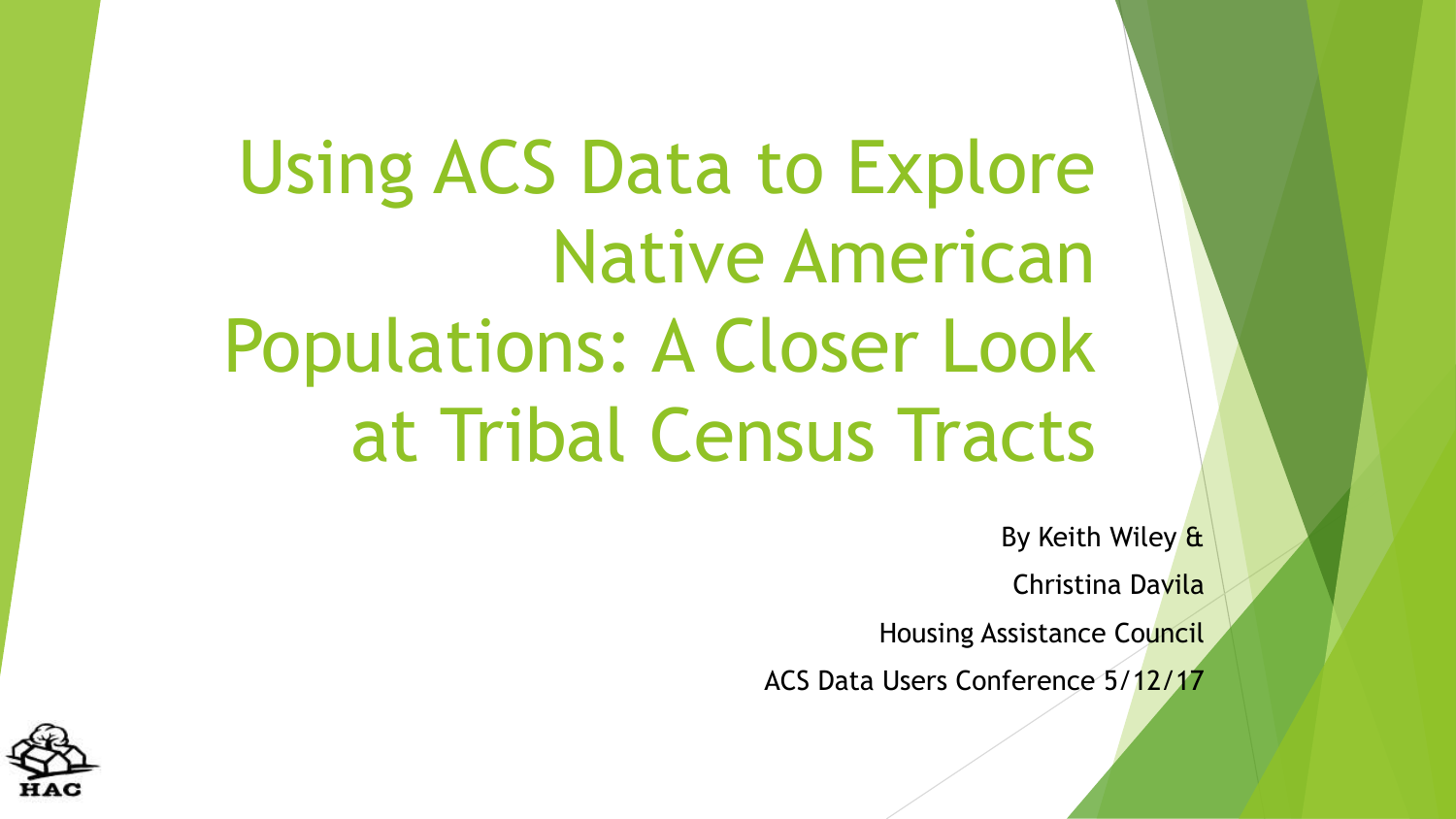# American Indian and Alaska Native Population Estimates



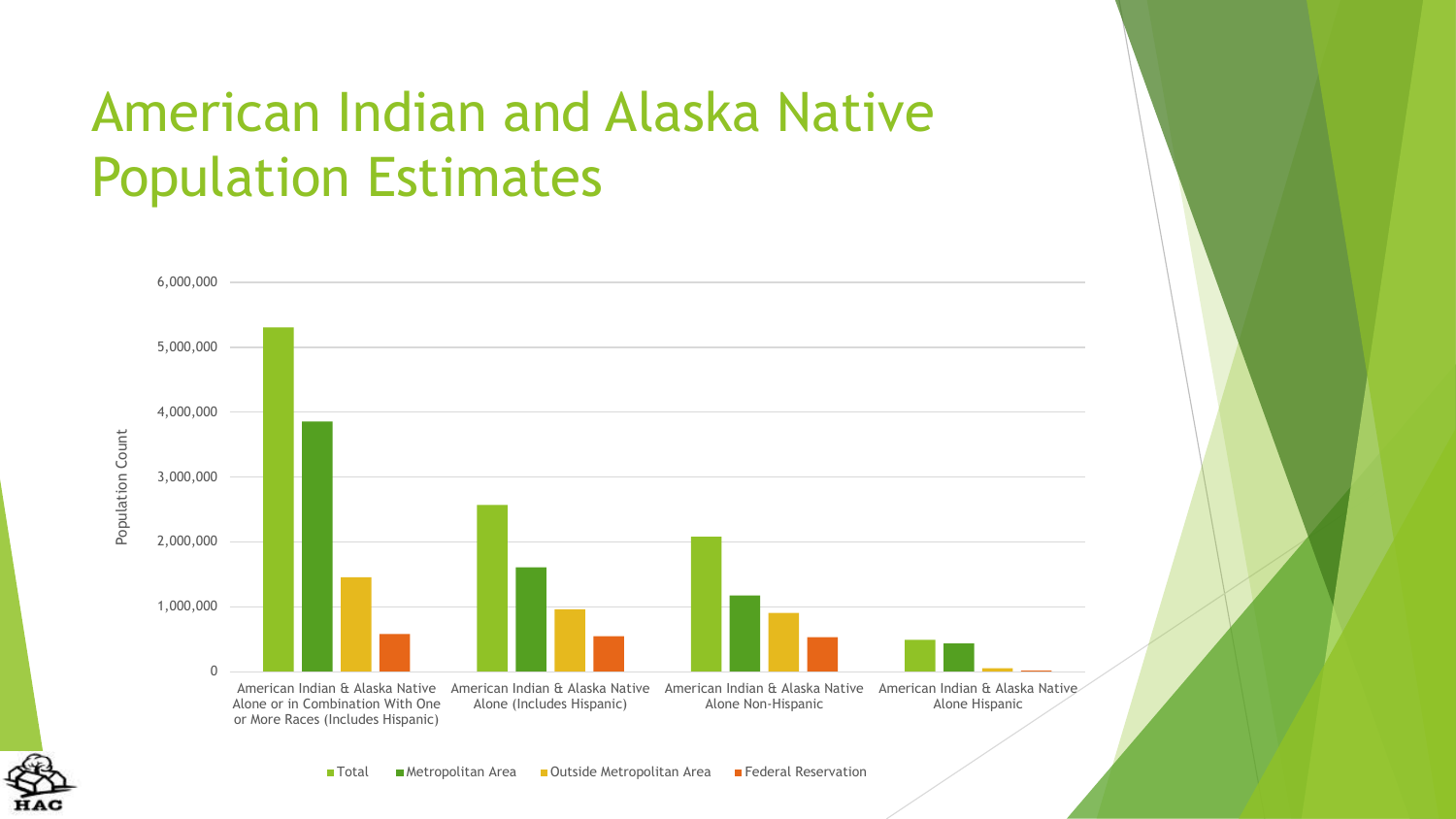# Geography Challenges

- The American Indian and Alaska Native population is small for most geographies – Hard to identify geographies where they represent a large portion of residents?
- Census identifies multiple geographies for American Indian, Alaska Native and Native Hawaiian Areas – What to include?
- ▶ Census specified American Indian and Alaska Native boundaries intersect census tract and county boundaries – How to link to other data?

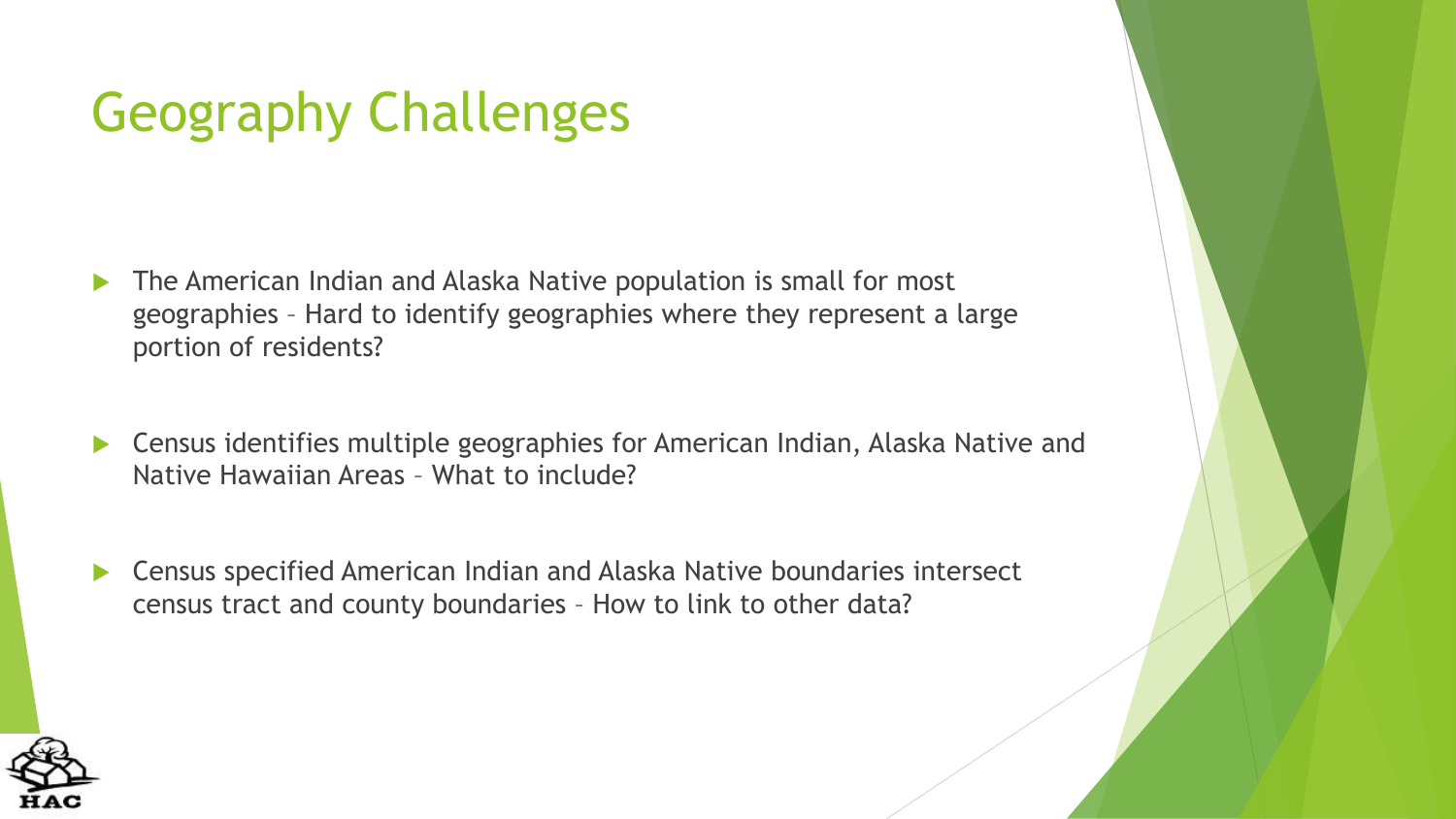



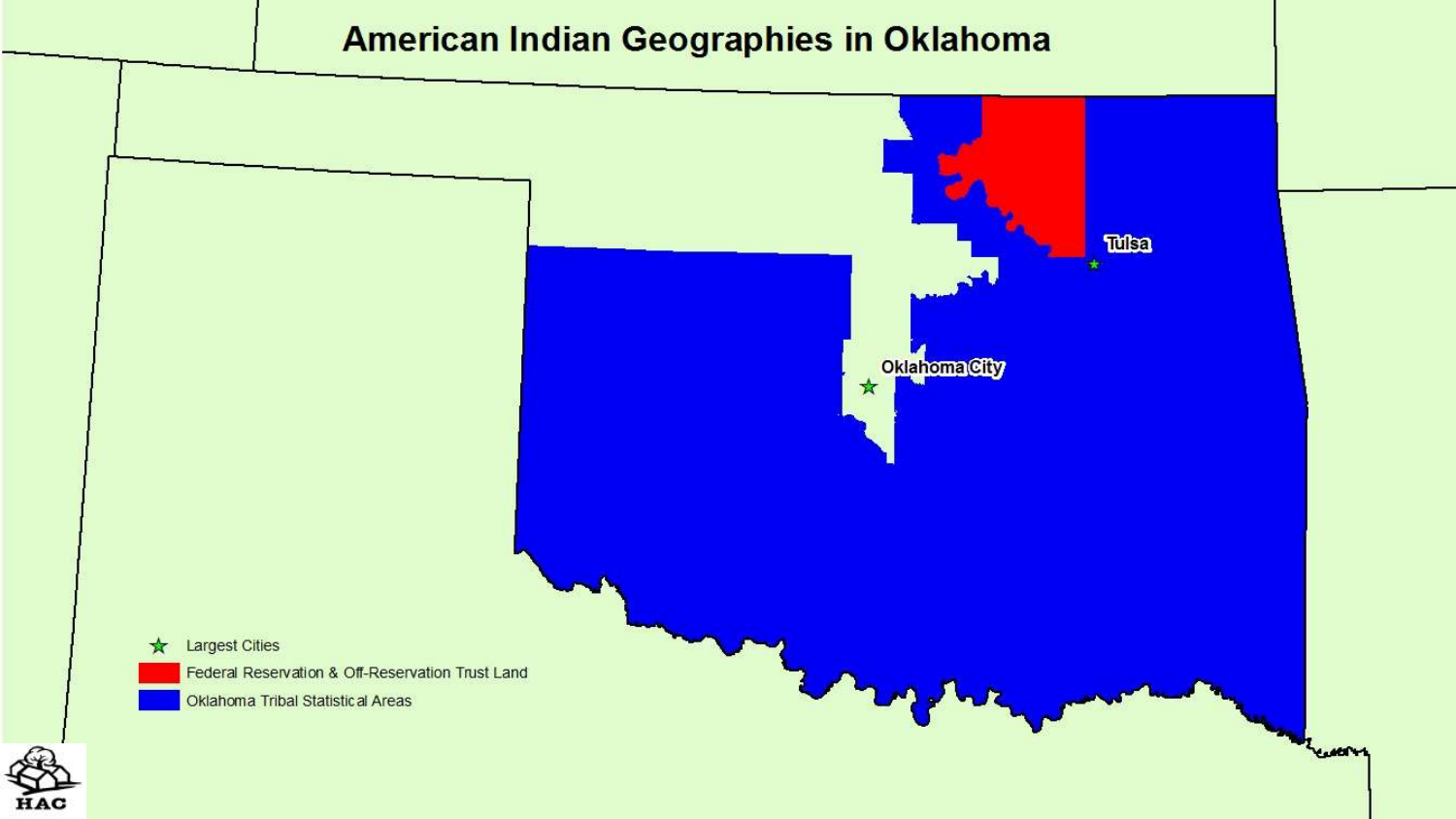

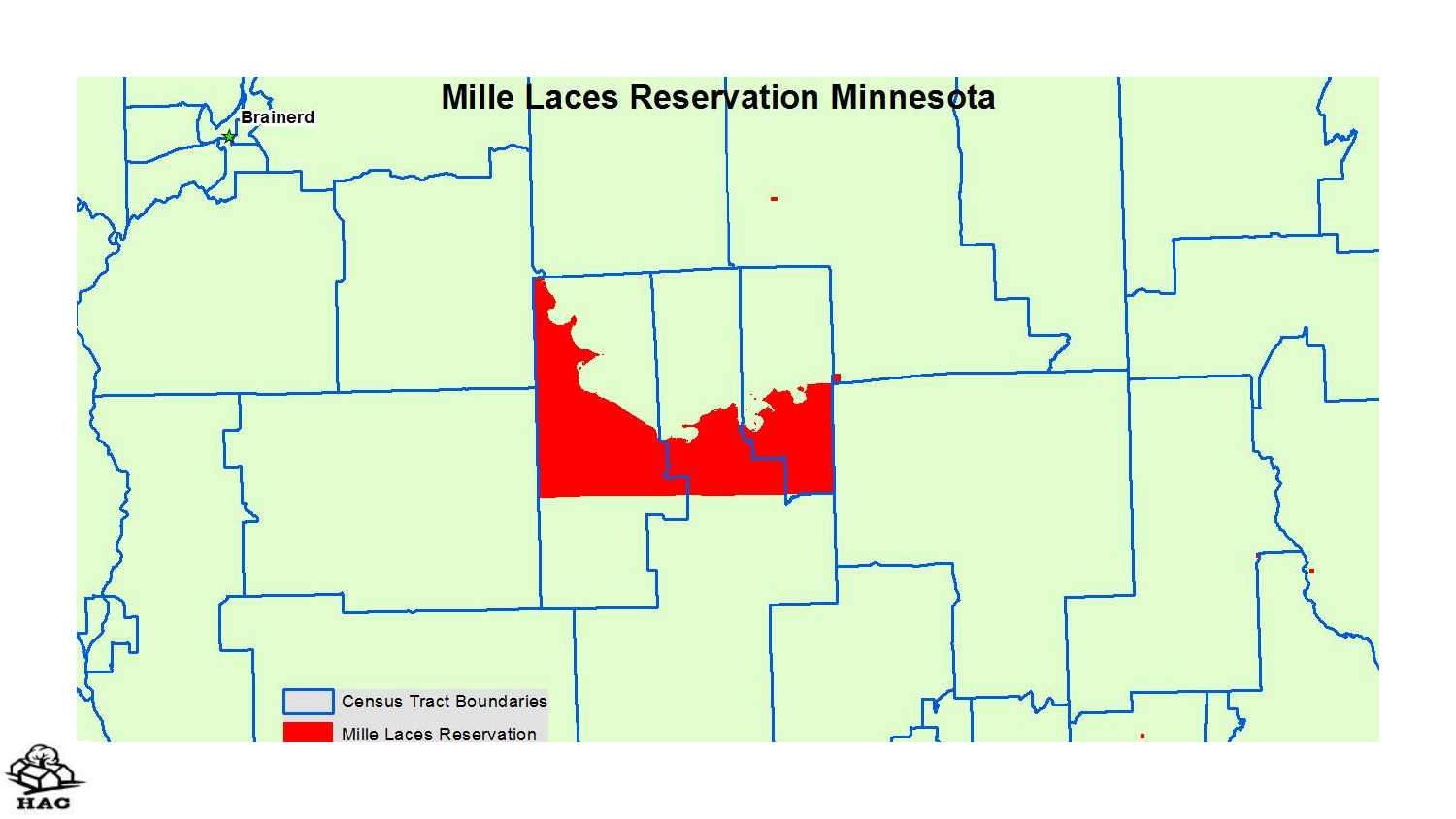### Census Federally Recognized Reservation and Off-Reservation Trust land Subdivisions: Tribal Tracts

- Subdivide federally recognized American Indian reservation and off-reservation trust lands
- There are approximately 2,500 people per tract
- 481 tribal tracts associated with 325 reservations and located in 33 states
- Approximately 53 percent of the population in tribal tracts identify as American Indian or Alaska Native alone
- Of the 325 reservations, only 51 have two or more tribal tracts

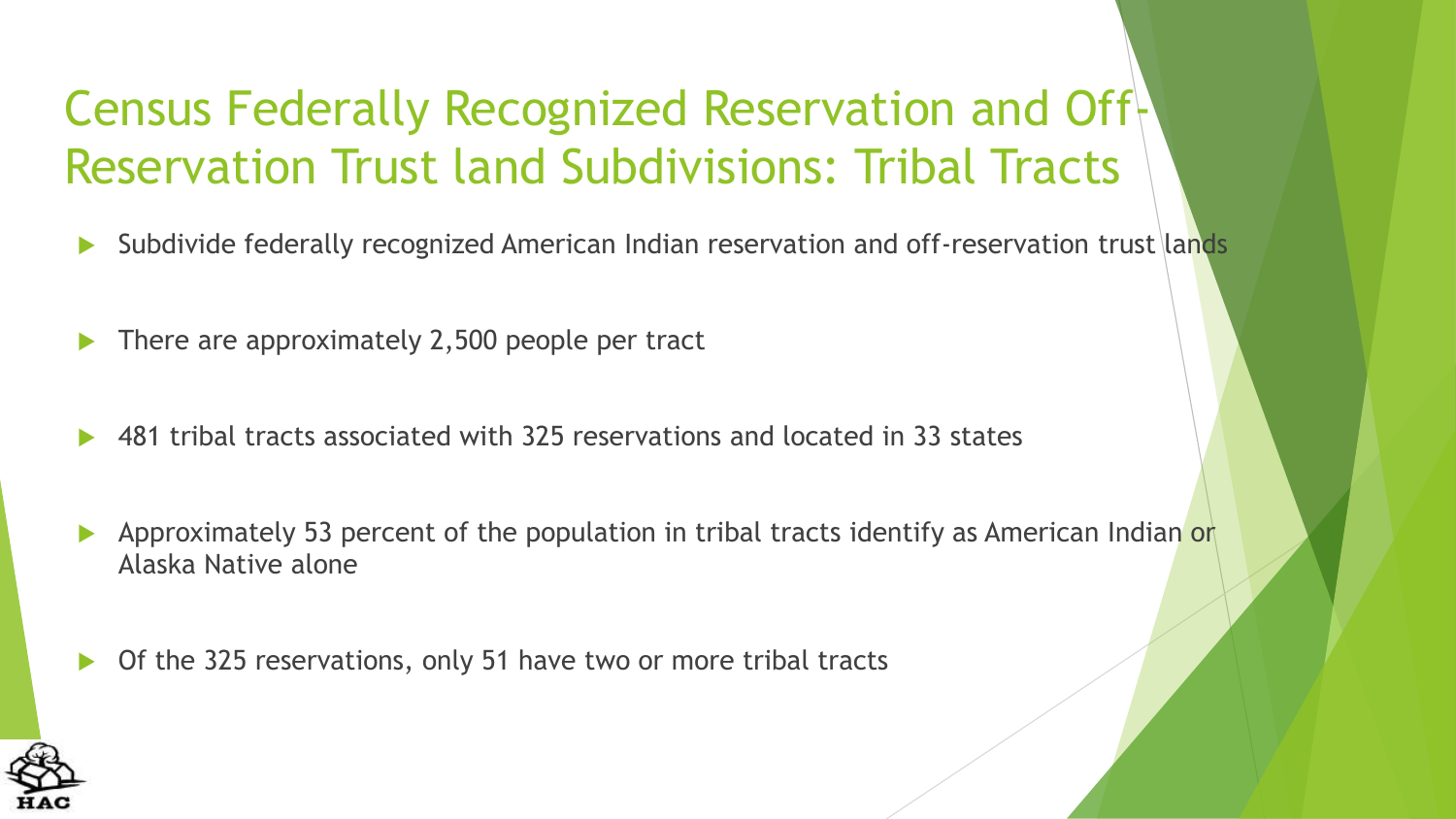

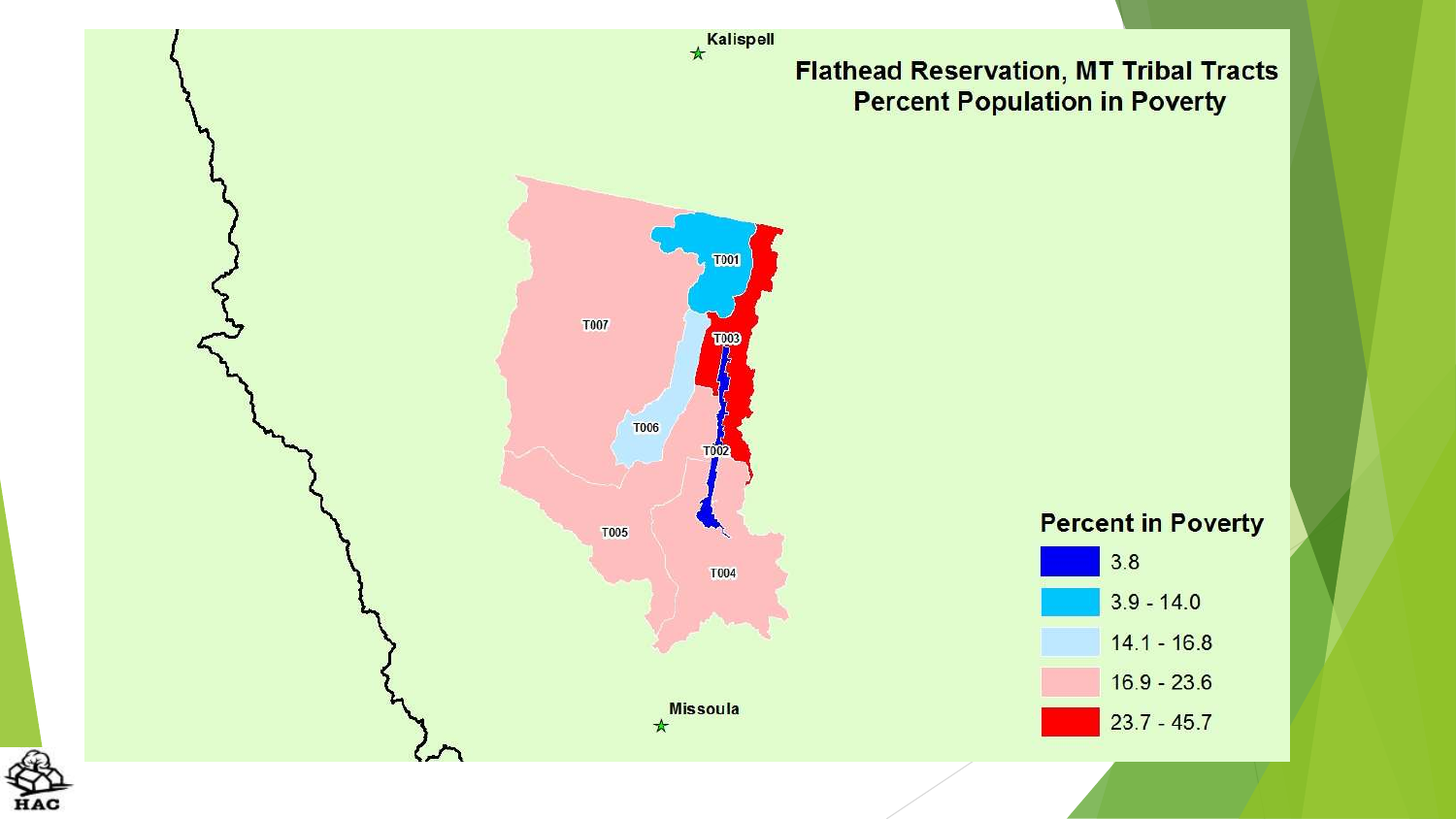#### **Variability in Reservation Tribal Tract Estimates**



■ Lack Complete Plumbing ■ Population Age 65 Plus ■ Percent Below Poverty ■ Labor Force Participation Rate

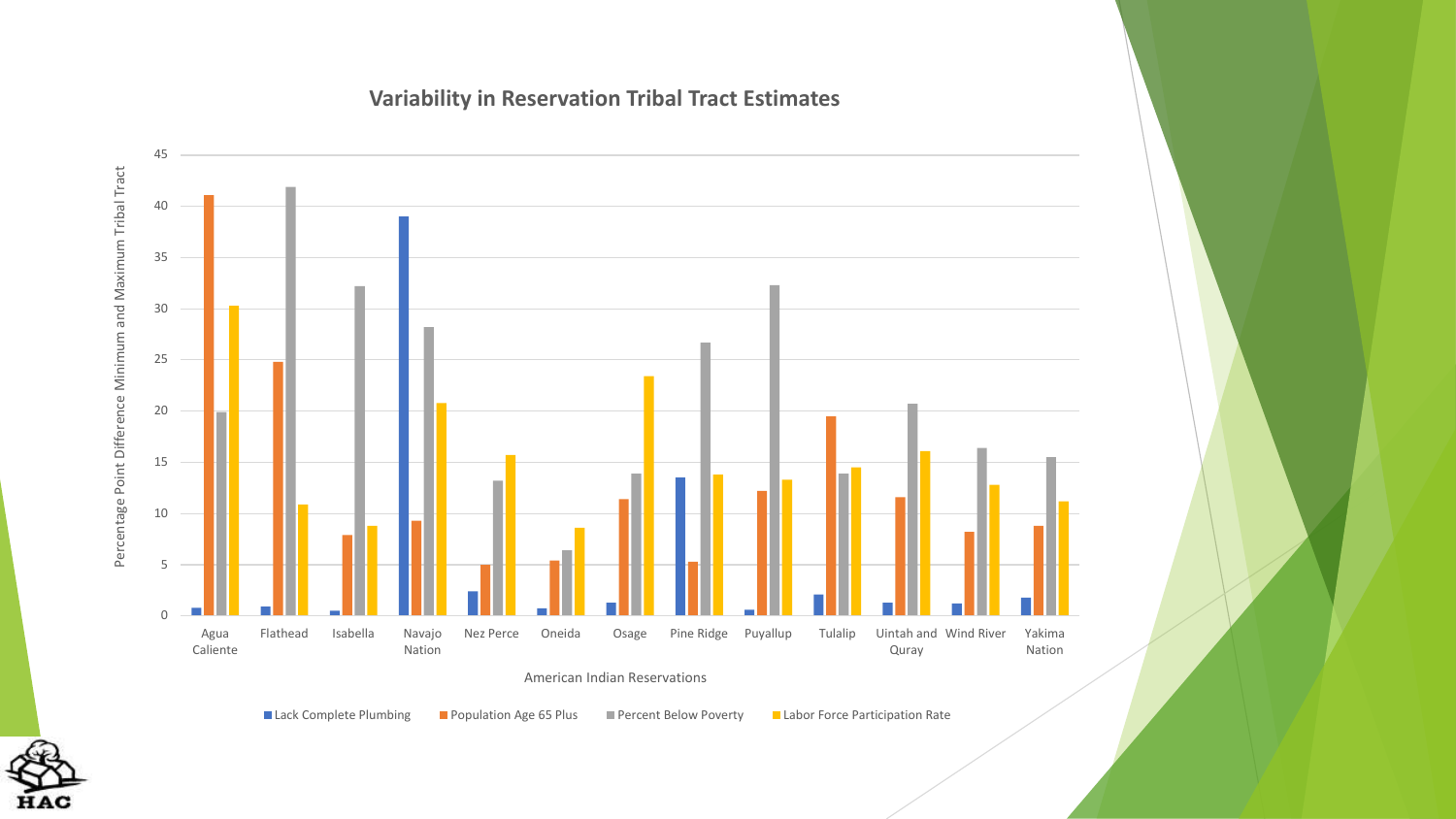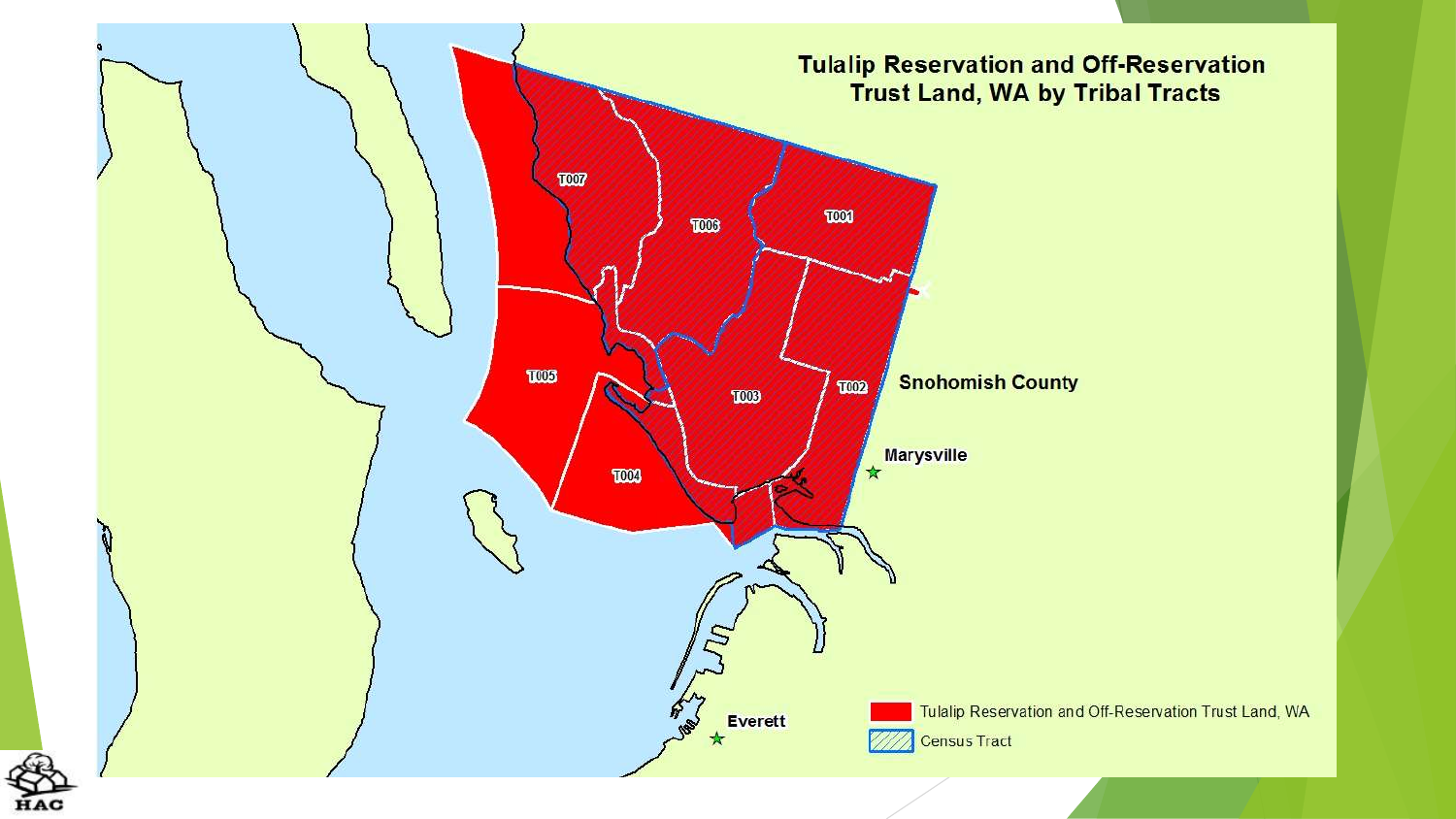

Figure 4. Tulalip Reservation and Off-Reservation Trust Land, WA Tribal Tracts Percent Renter Occupied Estimates

Point Estimate

\* Statistically Significant Difference, 90 percent alpha, from all other Tribal Tract Estimates.

**HAC**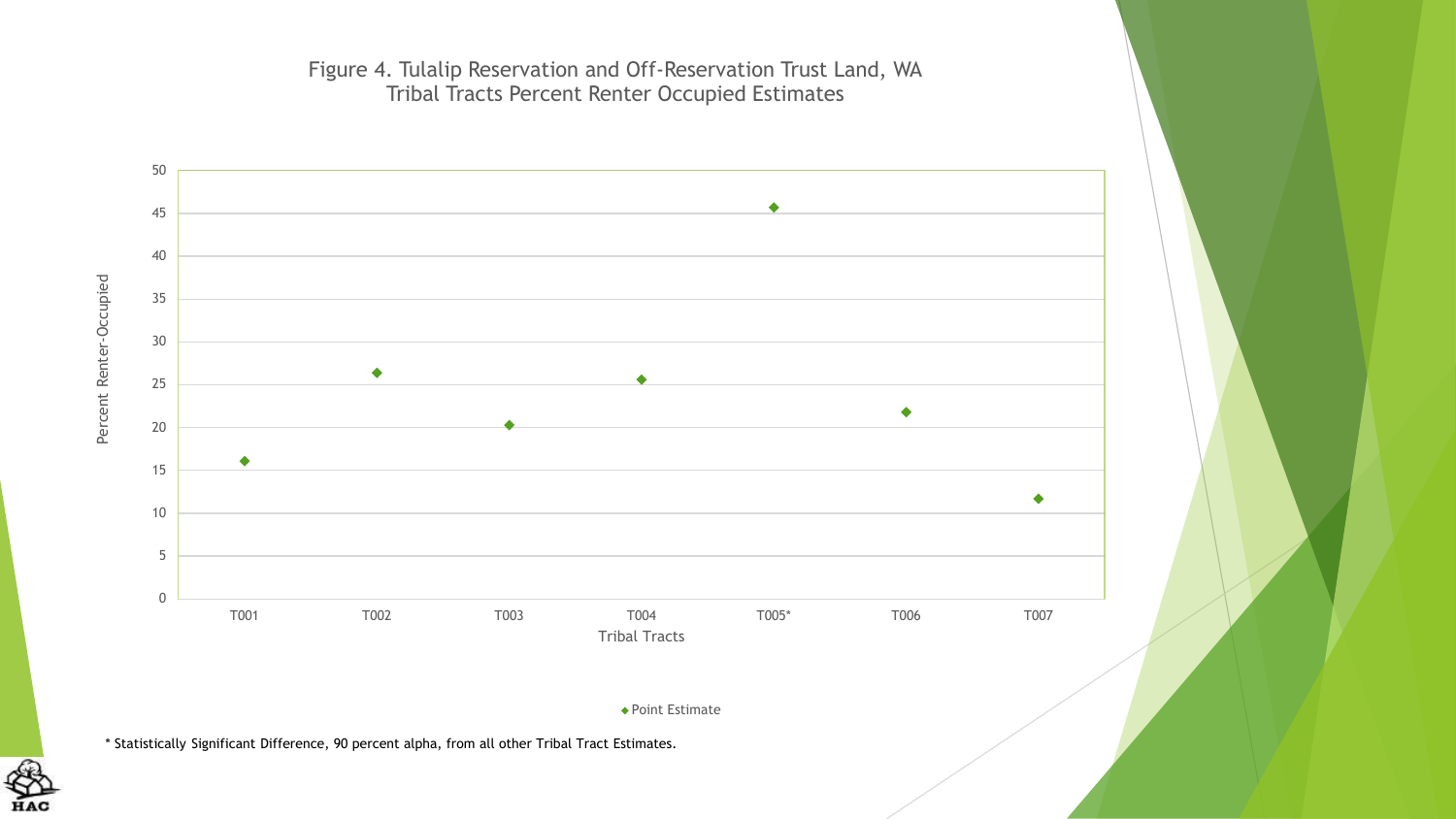## Tribal Block Groups

- Smaller subdivisions can provide for more variation and precise exploration.
- Approximately 66 percent of reservations only have one tribal block group
- **Larger margins of error when working with smaller geographies, average of** approximately 1,200 people per block group.